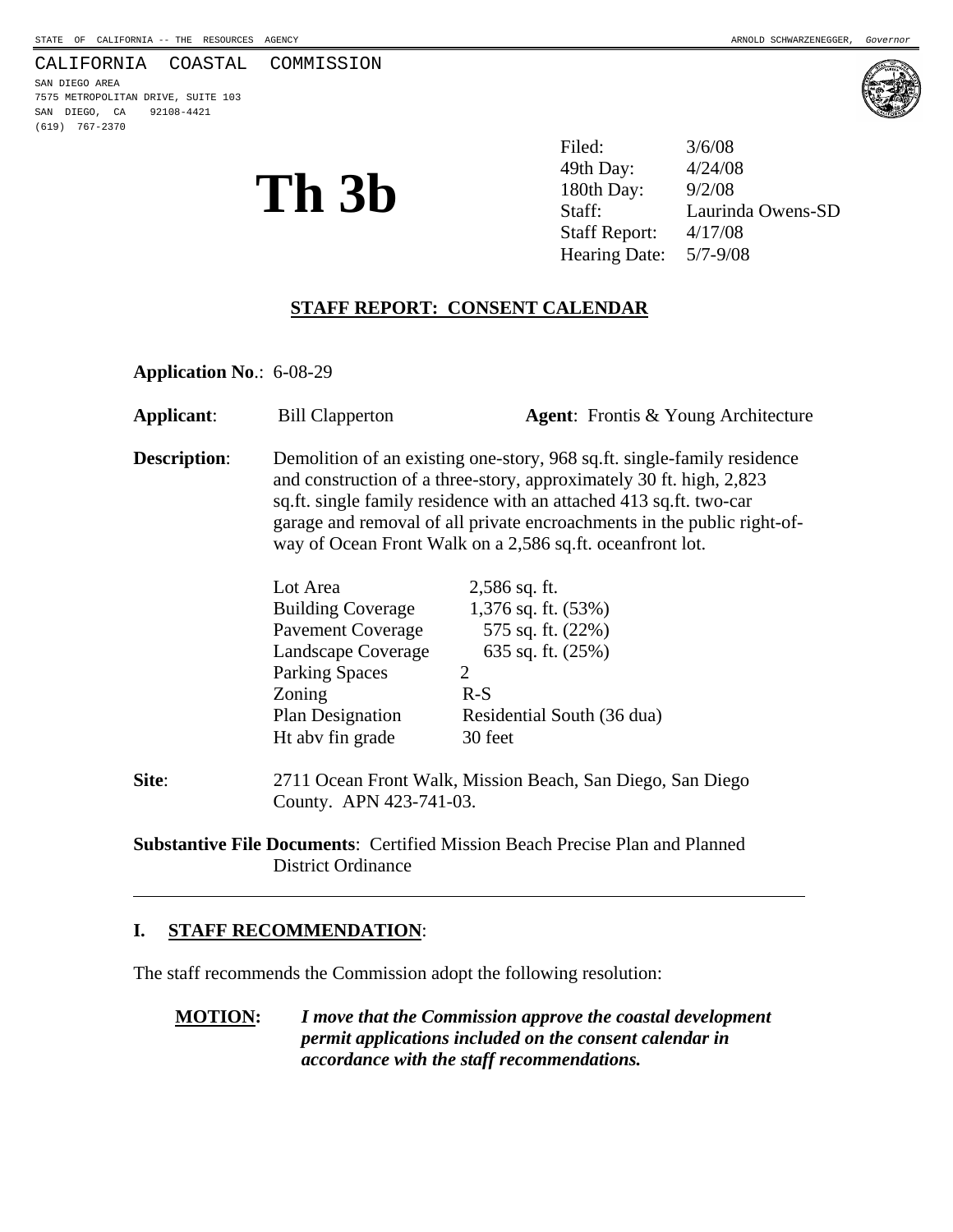## **STAFF RECOMMENDATION TO ADOPT CONSENT CALENDAR:**

Staff recommends a **YES** vote. Passage of this motion will result in approval of all the permits included on the consent calendar. The motion passes only by affirmative vote of a majority of the Commissioners present.

## **II. Standard Conditions**.

See attached page.

# **III. Special Conditions.**

The permit is subject to the following special conditions:

 1. Final Landscape/Yard Area Fence Plans. Prior to the issuance of the coastal development permit, the applicant shall submit to the Executive Director for review and written approval final landscaping and fence plans approved by the City of San Diego. The plans shall be in substantial conformance with the landscape plans as submitted by Frontis + Young, dated 2/27/08, and shall include the following:

- a. A view corridor a minimum of 10 ft. wide shall be provided in the front yard area adjacent to the Ocean Front Walk public right-of-way. All proposed landscaping in the front (west) yard area shall be maintained at a height of three feet or lower (including raised planters) to preserve views along the public boardwalk and towards the ocean. A maximum of two (2) tall trees with thin trunks are permitted, provided they are located close to the building (i.e., within 3-5 ft. of the building) and outside of the 10 ft. wide view corridor and they do not block views along the shoreline or towards the ocean.
- b. All landscaping shall be drought-tolerant, native or non-invasive plant species. All landscape materials within the identified view corridor shall be species with a growth potential not expected to exceed three feet at maturity, except for authorized trees. No plant species listed as problematic and/or invasive by the California Native Plant Society, the California Invasive Plant Council, or as may be identified from time to time by the State of California shall be employed or allowed to naturalize or persist on the site. No plant species listed as 'noxious weed' by the State of California or the U.S. Federal Government shall be utilized within the property.
- c. Any fencing in the west yard setback areas shall permit public views and have at least 75 percent of its surface area open to light.
- d. A written commitment by the applicant that, five years from the date of the issuance of the coastal development permit for the residential structure, the applicant will submit for the review and written approval of the Executive Director a landscape monitoring report prepared by a licensed Landscape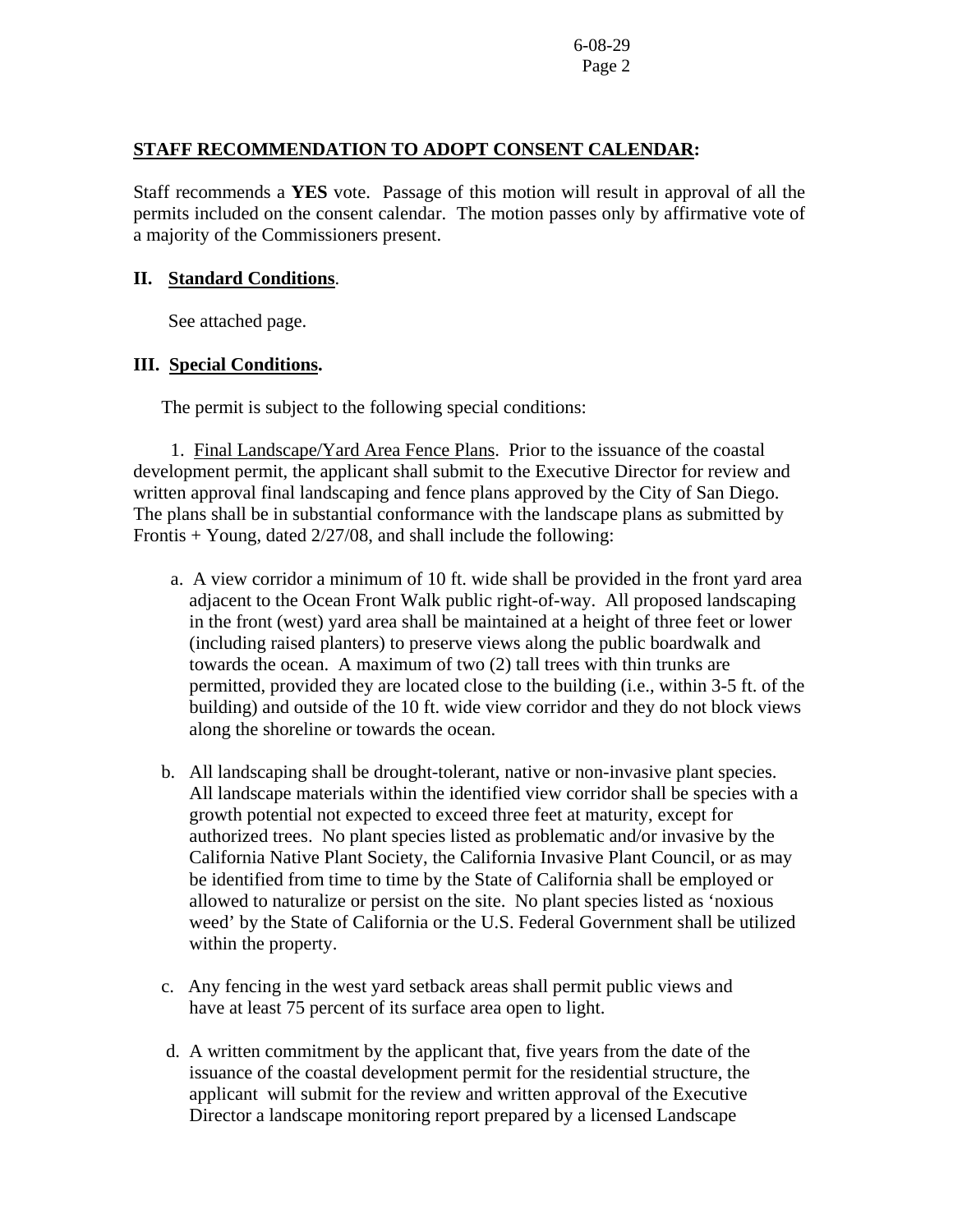Architect or qualified Resource Specialist that certifies whether the on-site landscaping is in conformance with the landscape plan approved pursuant to this Special Condition. The monitoring report shall include photographic documentation of plant species and plant coverage.

 If the landscape monitoring report indicates the landscaping is not in conformance with or has failed to meet the performance standards specified in the landscaping plan approved pursuant to this permit, the applicant, or successors in interest, shall submit a revised or supplemental landscape plan for the review and written approval of the Executive Director. The revised landscaping plan must be prepared by a licensed Landscape Architect or Resource Specialist and shall specify measures to remediate those portions of the original plan that have failed or are not in conformance with the original approved plan.

The permittee shall undertake the development in accordance with the approved landscape plans. Any proposed changes to the approved plans shall be reported to the Executive Director. No changes to the plans shall occur without a Commission-approved amendment to the permit unless the Executive Director determines that no such amendment is legally required.

 2. Timing of Construction.No construction shall take place for the project between Memorial Day weekend and Labor Day of any year. Access corridors and staging areas shall be located in a manner that has the least impact on public access via the maintenance of existing public parking areas and traffic flow on coastal access routes (no street closures or use of public parking as staging areas).

3. Final Plans/Historical Resources Determination. **PRIOR TO ISSUANCE OF THE COASTAL DEVELOPMENT PERMIT**, the applicant shall submit final plans for the new residential duplex. Said plans shall first be reviewed and approved in writing by the City of San Diego. Said plans shall also be in substantial conformance with the plans submitted by Frontis + Young architecture, dated 2/27/08, with this application and shall be subject to the review and written approval of the Executive Director. In addition, the plans shall reflect that the City has reviewed the applicant's historical evaluation and concur that the existing structure to be demolished is not historic.

The permittee shall undertake the development in accordance with the approved plans. Any proposed changes to the approved plans shall be reported to the Executive Director. No changes to the plans shall occur without a Coastal Commission approved amendment to this coastal development permit amendment unless the Executive Director determines that no additional amendment is legally required.

# 4.Deed Restriction. **PRIOR TO ISSUANCE OF THE COASTAL**

**DEVELOPMENT PERMIT**, the applicant shall submit to the Executive Director for review and approval documentation demonstrating that the applicant has executed and recorded against the parcel(s) governed by this permit a deed restriction, in a form and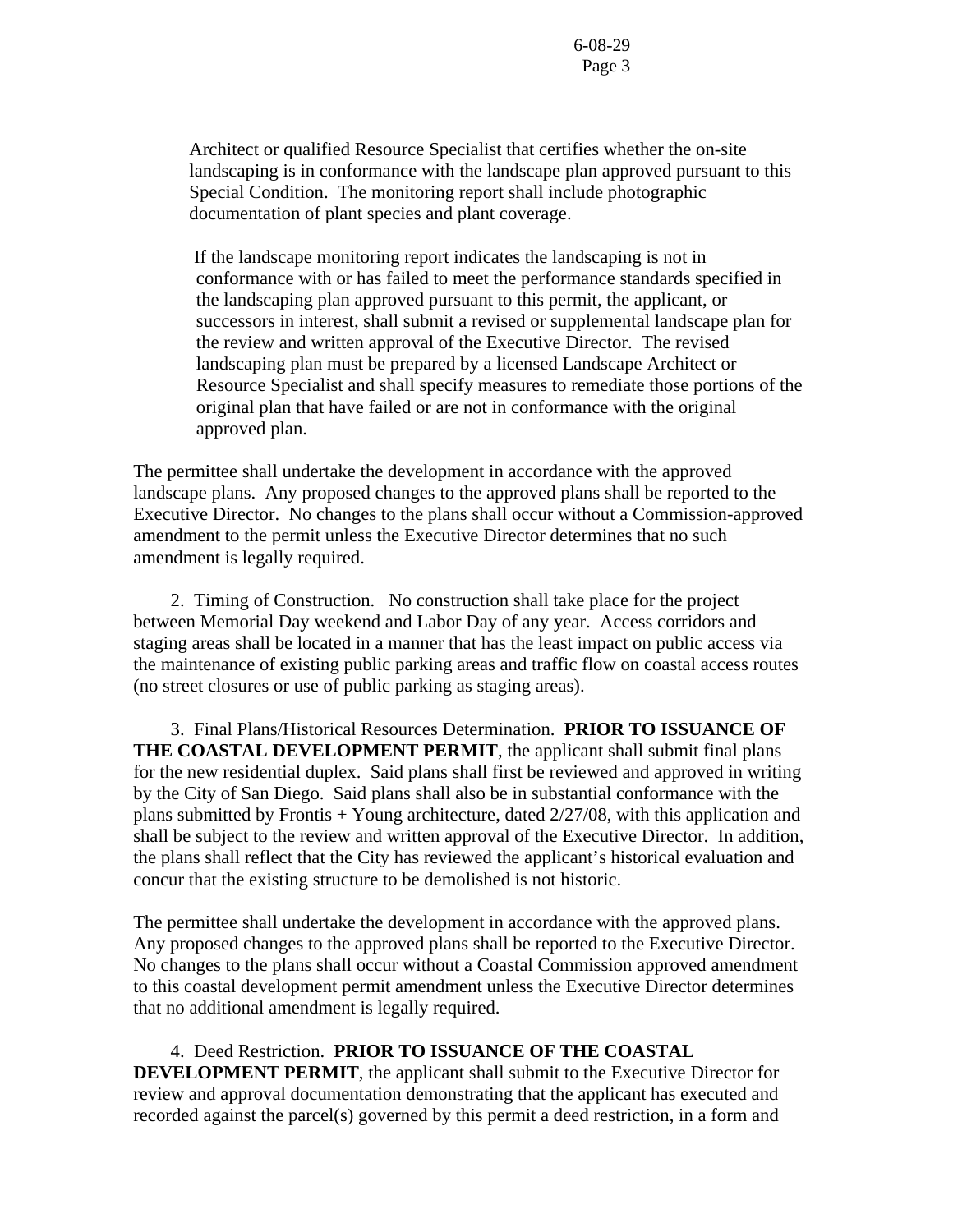content acceptable to the Executive Director: (1) indicating that, pursuant to this permit, the California Coastal Commission has authorized development on the subject property, subject to terms and conditions that restrict the use and enjoyment of that property; and (2) imposing the Special Conditions of this permit as covenants, conditions and restrictions on the use and enjoyment of the Property. The deed restriction shall include a legal description of the entire parcel or parcels governed by this permit. The deed restriction shall also indicate that, in the event of an extinguishment or termination of the deed restriction for any reason, the terms and conditions of this permit shall continue to restrict the use and enjoyment of the subject property so long as either this permit or the development it authorizes, or any part, modification, or amendment thereof, remains in existence on or with respect to the subject property.

#### **IV. Findings and Declarations.**

The Commission finds and declares as follows:

**A. Detailed Project Description/History**. Demolition of an existing one-story, 968 sq.ft. single-family residence and construction of a three-story, approximately 30 ft. high, 2,823 sq.ft. single family residence with an attached 413 sq.ft. two-car garage on a 2,586 sq.ft. oceanfront lot. Also proposed is the removal of all private encroachments in the adjacent public right-of-way of Ocean Front Walk.

With regard to potential impacts to public views, Mission Beach is a small peninsulashaped sliver of land located on filled tidelands in Mission Bay Park. It is bordered by the Pacific Ocean to the west and Mission Bay Park to the east (ref. Exhibit No. 1). In the Mission Beach community, the public rights-of-way of the various courts and places, which are generally east/west running streets, comprise the community's public view corridors. In addition, the public boardwalk (Ocean Front Walk), which runs north/south along the beach, serves not only as a highly popular public accessway, but also serves as a view corridor along the shoreline.

The Commission typically reviews projects to assure that any new proposed development does not encroach into the yard setback areas which could impede public views toward the ocean. In this particular case, the proposed development will observe all required setbacks and public views to the ocean will not be impacted as a result of the proposed structure. However, there is the potential for proposed landscaping in the front yard area adjacent to the public boardwalk to impede views to the ocean (both initially and over time, as plant materials/trees mature). The Commission typically permits the planting of two tall trees with thin trunks provided that they are placed close to the structure (i.e., 3-5 ft.), so as not to obstruct views to and along the shoreline. As such, Special Condition #1 requires that the applicant submit final landscape plans that require that all proposed landscaping and hardscaping consist of only low level material that does not impede views to the ocean. The permitted landscape elements include plant materials that do not block views (limited to a height of about  $3 \text{ ft}$ .) and a maximum of two tall trees with thin trunks provided they are located close to the building (3-5 ft.) and they do not impede views toward the ocean. The condition also stipulates that all landscape materials within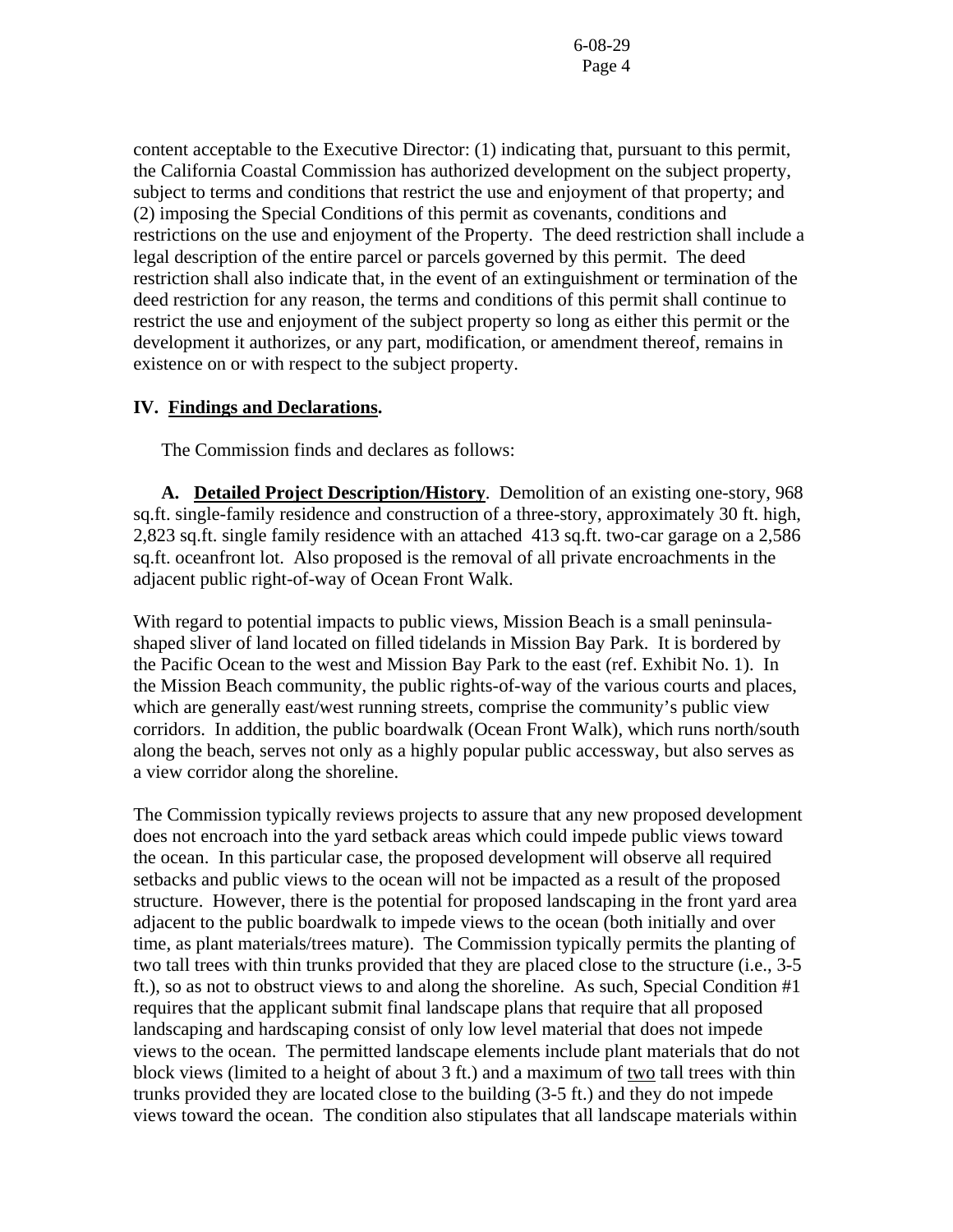the identified view corridors shall be species with a growth potential not expected to exceed three feet at maturity, except for authorized trees. As conditioned, it can be assured that any landscape improvements proposed in the front yard setback area will not impede public views toward and along the ocean.

With regard to community character, the existing residences along the boardwalk vary widely in architectural style and appearance. The existing development is being removed and a single-family residence is proposed in its place which will be 30 ft., three-stories high. The proposed structure will be visually compatible with the character of the surrounding neighborhood and the pattern of redevelopment in the area. In summary, the proposed development, as conditioned, will not result in any public view blockage and is found visually compatible with the character of the surrounding neighborhood, consistent with Section 30251 of the Coastal Act.

As noted above, the project site is located on Ocean Front Walk. In south Mission Beach, in particular, south of San Fernando Place, all of the residences along this area have private encroachments that extend into the public right-of-way of Ocean Front Walk. These improvements typically consist of paved patios and landscaping. For the subject property, the improvements in this area consist of a 6' high wooden fence (privacy wall with access gate located next to the public boardwalk), paved patio, landscaping (planter), and an 8' high planter wall which are located within the public right-of-way and are located up to 11 ½ feet beyond the western property line. In this particular case, the applicant is proposing with this application to remove all of the aforementioned encroachments in the public-right-of way (reference Exhibit No. 3), which is consistent with the goals of the City to one day widen the remainder of the public boardwalk south of San Fernando Place (just immediately south of Belmont Park) and is also within keeping of the overall goals and policies of Chapter 3 of the Coastal Act addressing public access and recreation.

In addition, to address potential concerns with regard to construction activities on public access on this oceanfront property, the project has been conditioned (#2) such that no work shall occur between Memorial Day weekend and Labor Day of any year. Therefore, the proposed development, as conditioned, does not interfere with public access opportunities is found consistent with the public access and recreation policies of the Coastal Act.

As noted above, in order to make way for the proposed new development, the applicant is proposing to demolish an existing single-family residence on the site. The structure was constructed in 1944. The City's certified Land Development Code contains regulations pertaining to protection of Historical Resources. Because some of the existing older structures may contain some historical significance, Section 143.0212 of the LDC provides that the City shall determine the need for a site-specific survey for the purposes of obtaining a construction permit or development permit for development for any parcel containing a structure that is 45 or more years old. In this particular case, as noted above, the structure is approximately 63 years old and, as such, it must be determined whether or not the structure has any historical significance. To address this, the applicant has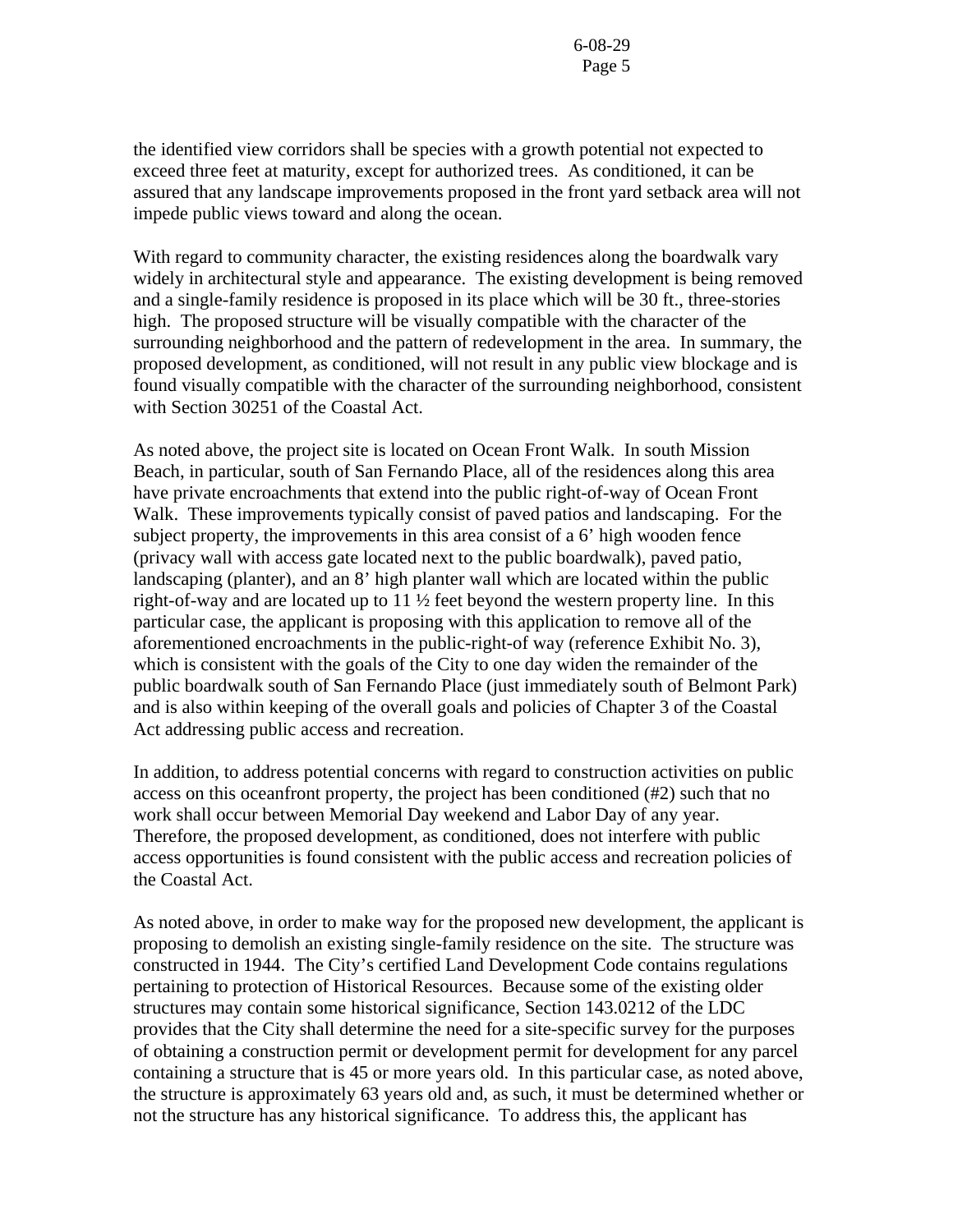submitted a historical evaluation for the existing structure that concludes it has no historical significance. However, the applicant has not yet provided evidence that the City has signed-off on the report. As such, Special Condition #3 requires that evidence of the City's concurrence be provided prior to issuance of the permit. Special Condition #3 requires that final plans approved by the City of San Diego have been stamped and approved prior to issuance of the coastal development permit. This is to assure that the new development on the site meets the City's zoning requirements (i.e., PDO design requirements). Special Condition #4 requires the permit and findings be recorded to assure future property owners are aware of the permit conditions.

 **B. Community Character /Visual Quality.** The development is located within an existing developed area and, as conditioned, will be compatible with the character and scale of the surrounding area and will not impact public views. Therefore, the Commission finds that the development, as conditioned, conforms to Section 30251 of the Coastal Act.

**C. Public Access/Parking**. As conditioned, the proposed development will not have an adverse impact on public access to the coast or to nearby recreational facilities. As conditioned, the proposed development conforms to Sections 30210 through 30214, Sections 30220 through 30224, Section 30252 and Section 30604(c) of the Coastal Act.

 **D. Local Coastal Planning**. The subject site is located in an area of original jurisdiction, where the Commission retains permit authority and Chapter 3 of the Coastal Act remains the legal standard of review. As conditioned, the proposed development is consistent with Chapter 3 of the Coastal Act. Approval of the project, as conditioned, will not prejudice the ability of the City of San Diego to continue to implement its certified LCP for the Mission Beach community.

 **E. California Environmental Quality Act**. As conditioned, there are no feasible alternatives or feasible mitigation measures available which would substantially lessen any significant adverse effect which the activity may have on the environment. Therefore, the Commission finds that the proposed project, as conditioned to mitigate the identified impacts, is the least environmentally damaging feasible alternative and is consistent with the requirements of the Coastal Act to conform to CEQA.

# **STANDARD CONDITIONS:**

- 1. Notice of Receipt and Acknowledgment. The permit is not valid and development shall not commence until a copy of the permit, signed by the permittee or authorized agent, acknowledging receipt of the permit and acceptance of the terms and conditions, is returned to the Commission office.
- 2. Expiration. If development has not commenced, the permit will expire two years from the date on which the Commission voted on the application. Development shall be pursued in a diligent manner and completed in a reasonable period of time. Application for extension of the permit must be made prior to the expiration date.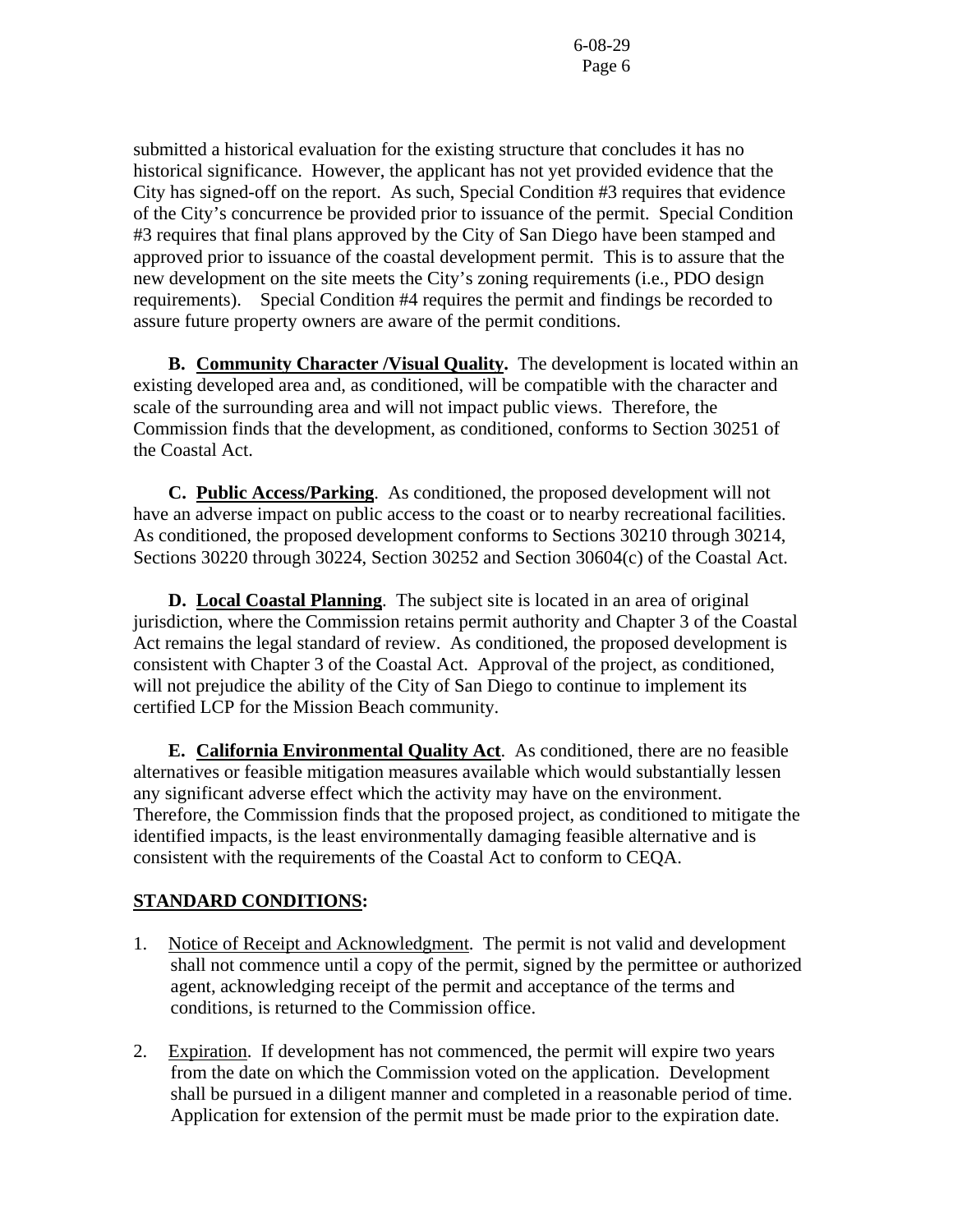- 3. Interpretation. Any questions of intent or interpretation of any condition will be resolved by the Executive Director or the Commission.
- 4. Assignment. The permit may be assigned to any qualified person, provided assignee files with the Commission an affidavit accepting all terms and conditions of the permit.
- 5. Terms and Conditions Run with the Land. These terms and conditions shall be perpetual, and it is the intention of the Commission and the permittee to bind all future owners and possessors of the subject property to the terms and conditions.

(G:\San Diego\Reports\2008\6-08-029 Clapperton stfrpt.doc)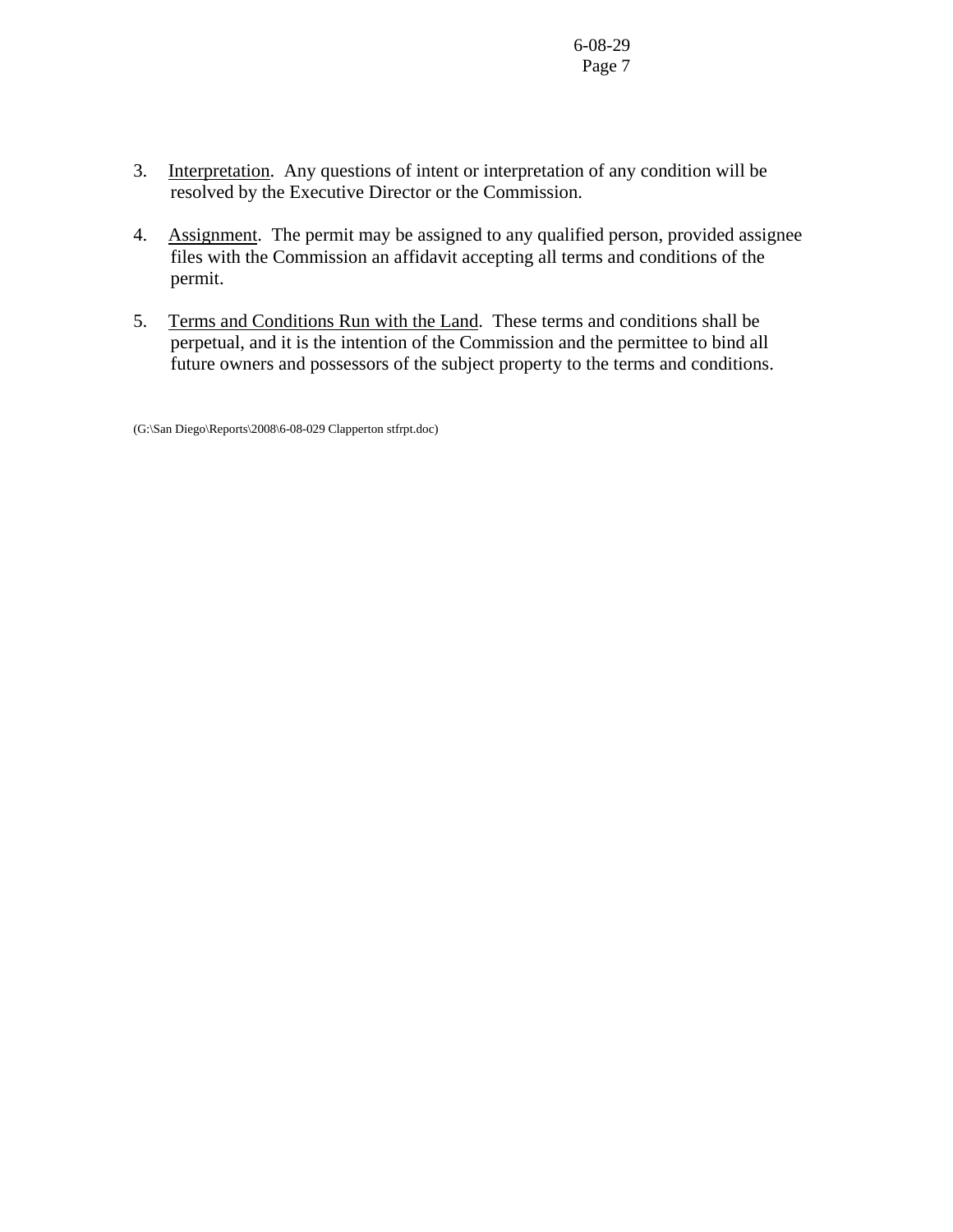6-08-29 Page 8

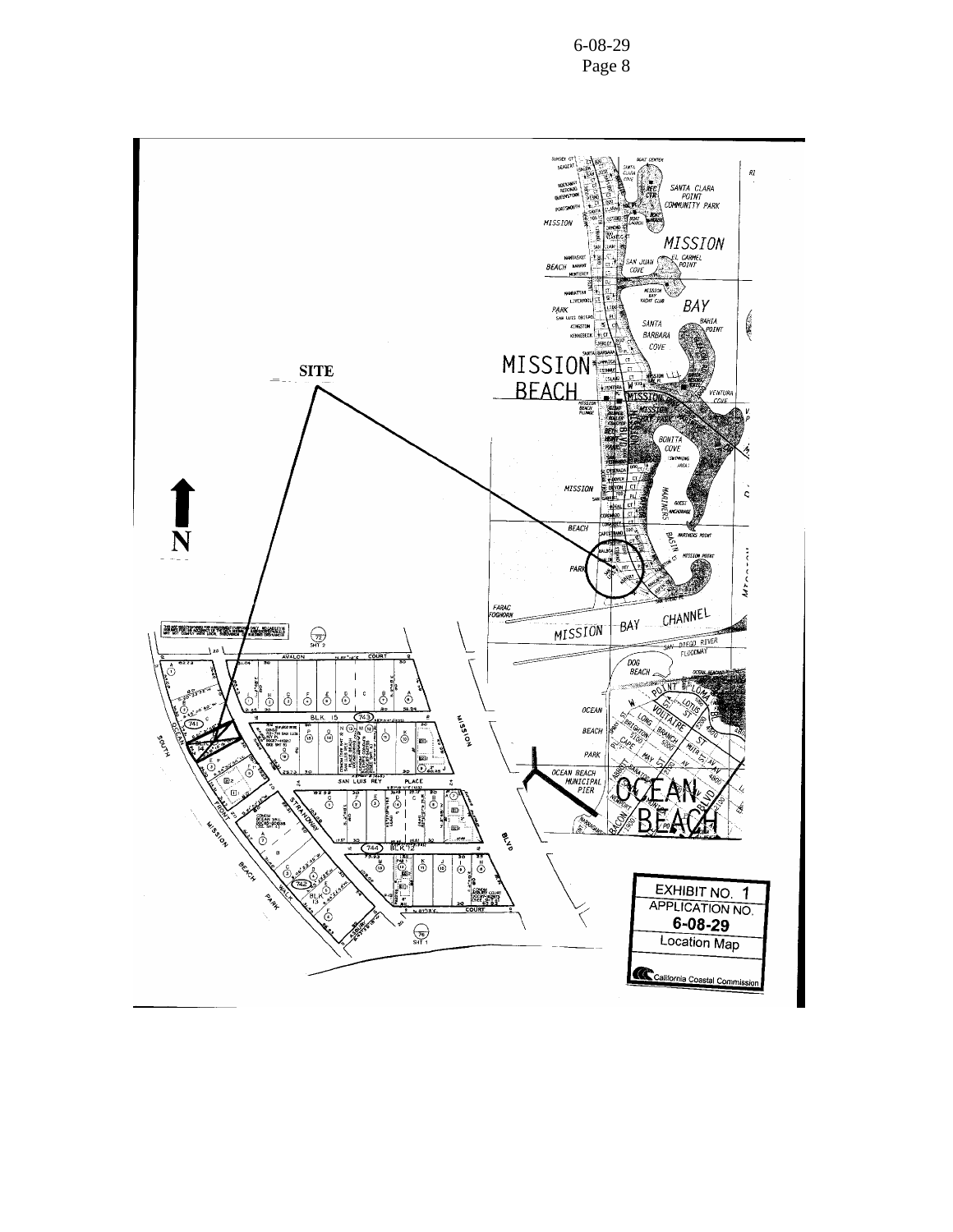